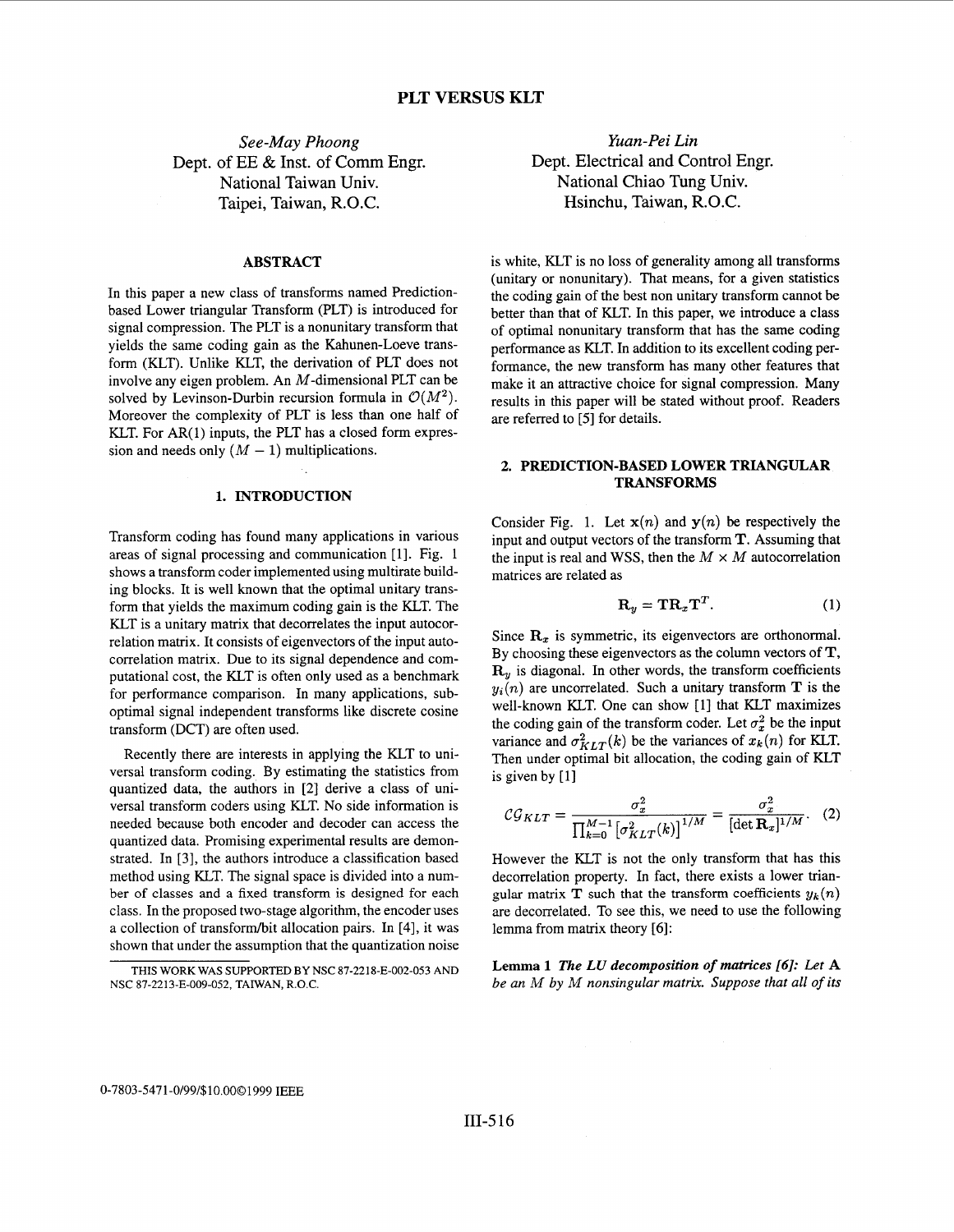

Figure 1: An M-dimensional transform coder.

*principle submatrices*  $A_K$  *are nonsingular. Then*  $A$  *can be written as* 

$$
A = LDU,
$$
 (3)

*in which* **L** *(respectively* **U}** *is a lower (respectively upper) triangular matrix with all diagonal entries equal to I, and*  **D** *is a diagonal matrix. Moreover the matrices* **L, U** *and* **D**  *are unique. In particular, D is determined by*  $\det[\mathbf{D}_K] =$  $\det[\mathbf{A}_K]$ *, where*  $K = 1, \ldots, N$ .

It is not difficult to show that if the matrix **A** is symmetric, then the unique matrices **U** and **L** in Lemma 1 are related as  $U = L^T$ . Applying this fact to (1), we immediately see that there is a unique lower triangular matrix P such that  $\mathbf{PR}_{\pi}(M)\mathbf{P}^T$  is a diagonal matrix. Such a transform  $\mathbf P$ will be called Prediction-based Lower triangular Transform (PLT). The reason for this name will become clear later. The geometric mean (GM) of the subband variances  $\sigma_{PLT}^2$  becomes

$$
\prod_{k=0}^{M-1} [\sigma_{PLT}^2(k)]^{1/M} = \det[\mathbf{PR}_x \mathbf{P}^T]^{1/M} = \det[\mathbf{R}_x]^{1/M}.
$$
\n(4)

The GM of  $\sigma_{PLT}^2(k)$  is the same as that of  $\sigma_{KLT}^2(k)$ . However the PLT is not unitary and one can show [5] that the quantization noise  $q_i(n)$  in Fig. 1 will be amplified by the inverse PLT at the decoder. Therefore the coding gain of the PLT is less than that of KLT in (2) if the traditional transform coding structure in Fig. 1 is used. To solve this problem, we will introduce a novel minimum noise structure for the PLT in the next section.

Given any input with autocorrelation matrix  $\mathbf{R}_x$ , PLT can be obtained by using the Gaussian elimination in  $\mathcal{O}(M^3)$ . However since  $\mathbf{R}_x$  is Toeplitz, the computation of PLT can be done in  $O(M^2)$ . To see this, let  $p_{k,i}$  be the coefficients of P in the kth row and let

$$
P_k(z) = 1 + p_{k,k-1}z^{-1} + \ldots + p_{k,0}z^{-k}, \qquad (5)
$$

for  $k = 1, \ldots, M - 1$ . If we take  $P_k(z)$  as the kth order prediction filter of  $x(n)$ , then the transform coefficients  $y_k(n)$  are the kth order prediction error  $e_k(n-M+k+1)$ . Using the orthogonality principle from linear prediction the*ory* [1], one can show that  $E\{y_k(n)y_j(n)\} = 0$  for  $k \neq j$ . From Lemma 1, we know that the lower triangular matrix with such a decorrelation property is unique. Therefore the matrix P formed by the prediction filter coefficients is the PLT. Hence P is called the *prediction-based* lower triangular matrix. Using the Levinson-Durbin fast algorithm, all the kth order prediction filters (for  $k = 1, \ldots, M - 1$ ) can be obtained in  $O(M^2)$ . The kth subband variance for PLT,  $\sigma_{PLT}^2(k)$ , is equal to the kth order prediction error variance,  $E(k)$ . Summarizing the results, we have

**Theorem 1** *The PLF Consider the transform coder in Fig. 1. Given any wide sense stationary input*  $x(n)$ *, there exists a unique lower triangular matrix* P *with unity diagonal elements such that the transform coefficients*  $y_k(n)$  *are uncorrelated. The unique optimal lower triangular transform can be obtained by choosing*  $P_k(z)$  *in* (5) *as the kth-order op*timal prediction error filter. Moreover the autocorrelation *matrix of the subband vector*  $y(n)$  *is* 

$$
\mathbf{R}_y = diag(\mathcal{E}(0), \ \mathcal{E}(1), \ \ldots, \ \mathcal{E}(M-1)), \qquad (6)
$$

*where*  $\mathcal{E}(k)$  *is the prediction error variance of*  $P_k(z)$ *.* 

# **3. LADDER-BASED AND MINLAB STRUCTURES FOR PLT**

Using two different factorization forms of lower triangular matrices, we are able to find two structurally PR implementations using ladder structure for PLT *[5].* In this paper, we will discuss only one of the structures and readers are referred to [5] for the other. Note that the lower triangular matrix P can be decomposed as

$$
\mathbf{P} = \mathbf{P}_1 \mathbf{P}_2 \dots \mathbf{P}_{M-1},\tag{7}
$$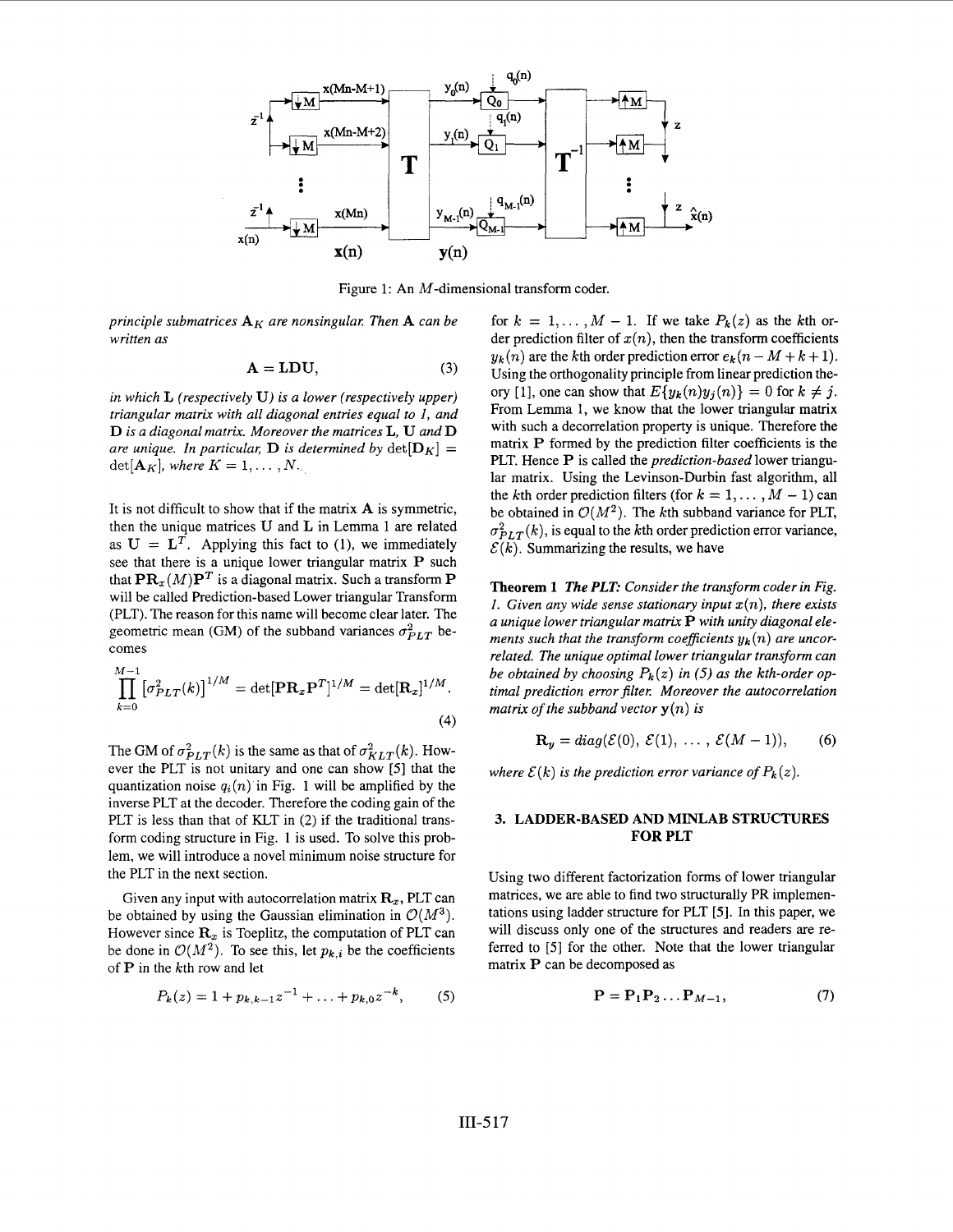

Figure *2:* Ladder-based implementation of a four-channel PLT coder.

where the elementary matrix  $P_k$  is

$$
\mathbf{P}_k = \left(\begin{array}{cccc} \mathbf{I}_k & \mathbf{0}_{M-k-1 \times k} \\ p_{k,0} & \cdots & p_{k,k-1} & 1 & \cdots & 0 \\ \mathbf{0}_{k \times M-k-1} & & \mathbf{I}_{M-k-1} \end{array}\right).
$$

Using (7), we have  $P^{-1} = P_{M-1}^{-1} \dots P_1^{-1}$ . The inverses of these elementary matrices,  $P_k^{-1}$  can be obtained by replacing the nontrivial elements  $p_{k,i}^k$  in **P** with  $-p_{k,i}$ . Fig. 2 shows the ladder-based implementation obtained from this factorization for the case of  $M = 4$ . The advantages of the ladder structure are two-fold: **(1)** In the absence of quantizers, the PLT coder continues to have PR even when all the multipliers  $p_{k,i}$  in the structure are quantized to a finite precision. (2) The inverse transform also has  $p_{k,i}$  as its multiplier and it can be obtained by inspection.

However, the PLT is a nonunitary matrix, so is its inverse. Hence the PLT coder does not have the energy preservation property. In general, the quantization noise generated in the subbands will be amplified at the decoder. To see this, consider Fig. 2. The inputs to the multipliers  $p_{k,i}$  at the encoder are the unquantized data while the inputs to the multipliers  $p_{k,i}$  at the decoder are quantized data. That means, the predictors at the encoder use unquantized data as their observations while the predictors at the decoder use the quantized data. It is this mismatch that causes the noise amplication. To avoid the mismatch of observations, one can modify the structure so that the inputs to the multipliers  $p_{k,i}$  at the encoder are the quantized data instead of the original unquantized values. The encoder of the modified structure for  $M = 4$  case is shown in Fig. 3 and the decoder is the same as Fig. 2. From the figure, one can verify that the structure has the unity noise gain property. This property holds even for correlated and colored quantization noise. The implementation in Fig. 3 will be referred to as MInimum Noise LAdder-based Biorthogonal (MINLAB) structure for PLT. Using the unity noise gain property and the fact that the GM of the subband variances is equal to  $\det[\mathbf{R}_x]$ , one can prove that the coding gain for the MINLAB PLT coder is the same as KLT.



Figure *3:* The encoder of a PLT MINLAB structure, the decoder is the same as Fig. **2.** 

*Remark:* As MINLAB coder has the unity noise gain property, its average output noise variance is minimized if all quantizers have the same noise variance. Therefore the *equal stepsize rule* is optimal and entropy coding can be used to encode the outputs of  $Q_k$ .

#### **4. OTHER ATTRACTIVE FEATURES OF PLT**

*Optimal Universal Transform Coders:* Since the MINLAB structures are structurally PR, even when the multipliers  $p_{k,i}$ in Fig. 3 are time-dependent, the PR property continues to hold. The statistics of the input can be adaptively estimated from the quantized data and these informations can be used to update the prediction filters. Since both the encoder and decoder have access to the quantized data, there is no need to send or store any side information. Given any input signal, we can initialize the PLT as  $P^{(0)} = I$ . After each input vector  $\mathbf{x}(n)$  is encoded with  $\mathbf{P}^{(n)}$ , the statistics can be up